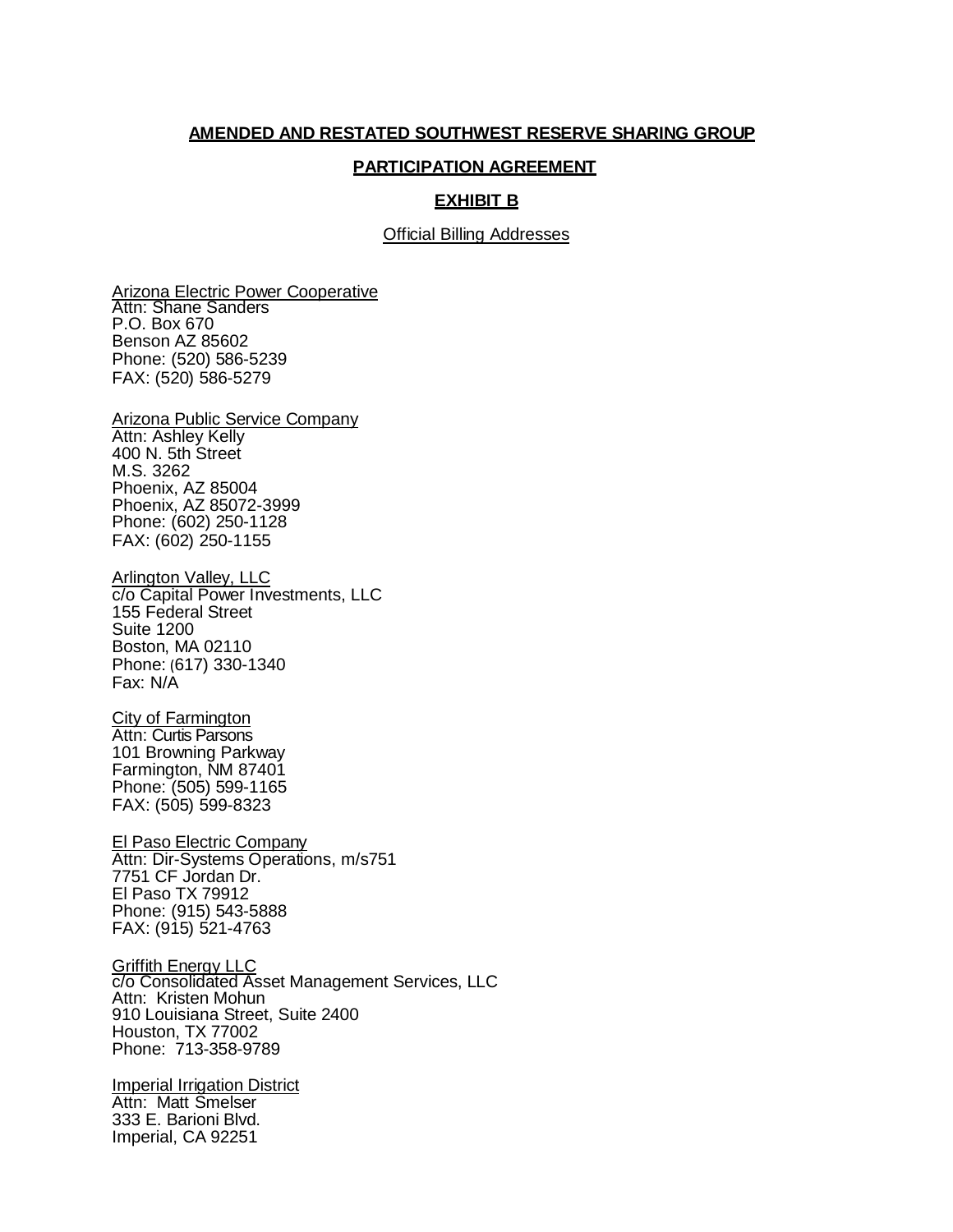Mesquite Power, LLC c/o Southwest Generation Operating Co. 600 17th St., Suite 2400S Denver, CO 80202

New Harquahala Generating Company LLC ("NHGC)

c/o NAES Amanda Rose 2530 N. 491st Avenue Tonopah, AZ 85354 Phone: (623) 377-1691 Email: amand[a.rose@naes.com](mailto:rose@naes.com)

Public Service Company of New Mexico Attn: Don Lacen, Manager System Operations, MS-EP11 Corporate Headquarters Albuquerque, NM 87158 Phone: (505) 241-2400 FAX: (505) 241-6891

**Salt River Project Agricultural Improvement and Power District** Attn: Mike Pfeister MS POB-013 PO Box 52025 Phoenix, AZ 85072-2025 Phone: (602) 236-4504 FAX: (602) 236-3961

South Point Energy Center, LLC c/o Calpine Corporation Attn: Power Accounting (Arnold Gee/Cynthia Gloria) 717 Texas Ave, Suite 1000 Houston, TX 77002 [PowerAccounting@calpine.com](mailto:PowerAccounting@calpine.com)

Tri-State Generation and Transmission Association, Inc. Attn: Settlements PO Box 33695 Denver CO 80233-0695 Phone: (303) 452-6111 Fax: (303) 254-6030

Tucson Electric Power Company Energy Settlements P.O. Box 711 Tucson, AZ 85702 Phone: (520) 745-7173 FAX: (520) 745-3348

Western Area Power Administration Rocky Mountain Region Operations, South Attn: Kim Clark P.O. Box 6457 Phoenix, AZ 85005-6457 Phone: (602) 352-2555